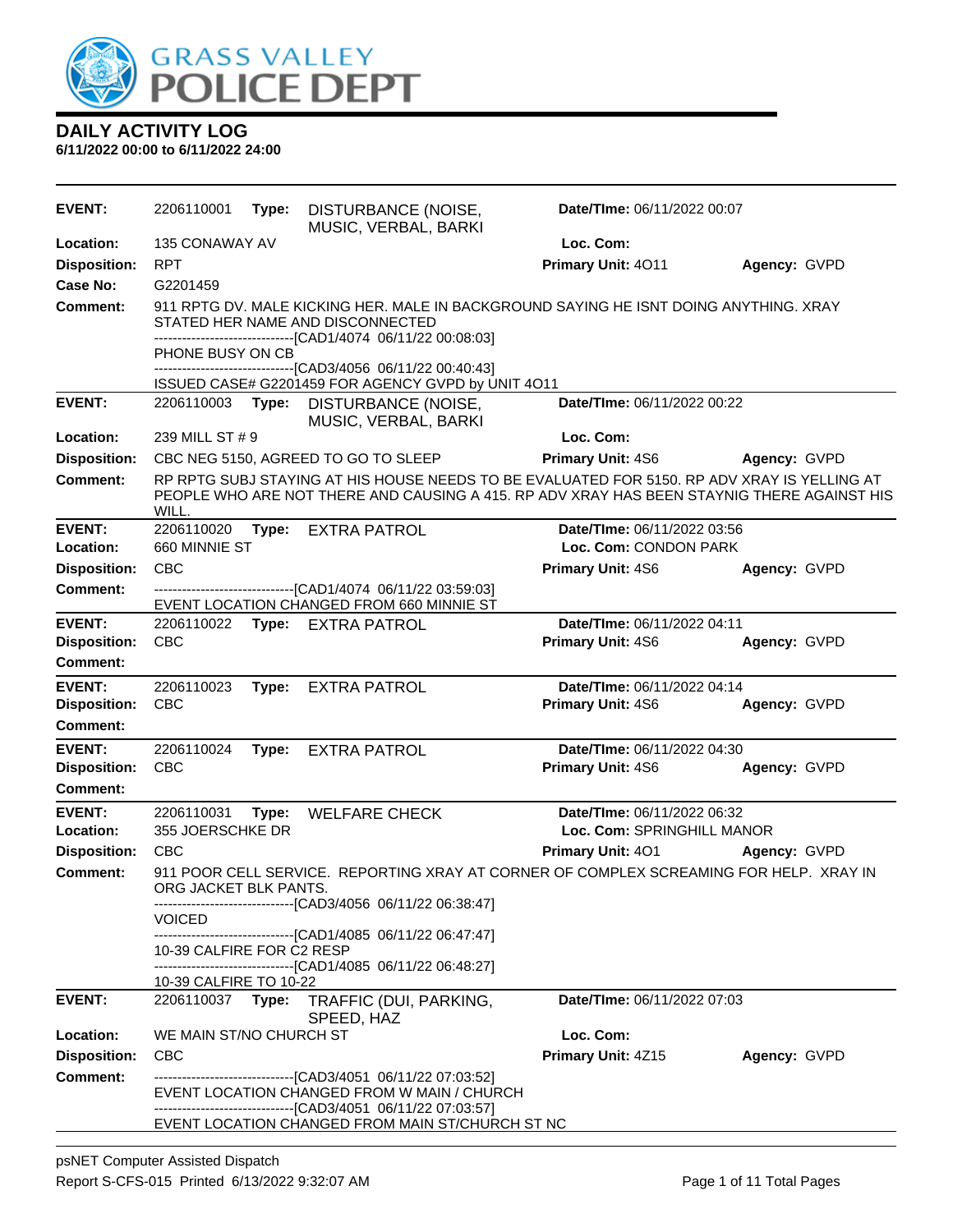

| <b>EVENT:</b><br>Location: | 2206110039<br>225 S AUBURN ST                 |       | Type: WELFARE CHECK                                                                                             | Date/TIme: 06/11/2022 07:21<br><b>CHARTER</b>                                                                                                                                                                                                                                   | Loc. Com: HENNESSY SCHOOL / GRASS VALLEY |
|----------------------------|-----------------------------------------------|-------|-----------------------------------------------------------------------------------------------------------------|---------------------------------------------------------------------------------------------------------------------------------------------------------------------------------------------------------------------------------------------------------------------------------|------------------------------------------|
| <b>Disposition:</b>        | <b>CBC</b>                                    |       |                                                                                                                 | Primary Unit: 401                                                                                                                                                                                                                                                               | Agency: GVPD                             |
| Comment:                   |                                               |       | NOT BEEN ABLE TO GET THEIR ATTENTION                                                                            | RP REPORTING SOMEONE SITTING IN THE MIDDLE OF FIELD AT SCHOOL SITTING IN CHAIR. SUBJ HAS<br>BEEN THERE FOR SEVERAL HOURS, RP NOT SURE IF ASLEEP OR 1144, STATES THEY HAVE SOME KIND OF<br>GARMENT IN THEIR HANDS, BUT CANT TELL WHAT. RP DOES NOT WANT TO APPROACH THEM AND HAS |                                          |
| <b>EVENT:</b>              | 2206110043                                    |       | Type: ANIMALS (ABUSE, LOOSE,<br>FOUND, INJURED)                                                                 | Date/TIme: 06/11/2022 07:29                                                                                                                                                                                                                                                     |                                          |
| Location:                  | 205 JAN RD                                    |       |                                                                                                                 | Loc. Com:                                                                                                                                                                                                                                                                       |                                          |
| <b>Disposition:</b>        | <b>HBD</b>                                    |       |                                                                                                                 | <b>Primary Unit:</b>                                                                                                                                                                                                                                                            | Agency: GVPD                             |
| <b>Comment:</b>            | ***** EVENT CLOSED BY CAD1                    |       |                                                                                                                 | RP REPROTING LOST DOG, GERMAN SHEPHERD NAMED REMI, WEARING COLLAR AND TAGS. RP STATES<br>DOG IS SKITTISH AND HAS VISION ISSUES. OK TO PROVIDE RP INFO IF DOG LOCATED                                                                                                            |                                          |
| <b>EVENT:</b>              | 2206110049                                    |       | Type: TRAFFIC (DUI, PARKING,<br>SPEED, HAZ                                                                      | Date/TIme: 06/11/2022 08:13                                                                                                                                                                                                                                                     |                                          |
| Location:                  | <b>HIGHLANDS CT CT/EA MAIN ST</b>             |       |                                                                                                                 | Loc. Com:                                                                                                                                                                                                                                                                       |                                          |
| <b>Disposition:</b>        | <b>CBC</b>                                    |       |                                                                                                                 | Primary Unit: 4Z15                                                                                                                                                                                                                                                              | Agency: GVPD                             |
| Comment:                   |                                               |       | RP REPORTING WHI UHAUL TOWING A BOAT PARKED IN THE FIRE LANE                                                    |                                                                                                                                                                                                                                                                                 |                                          |
| <b>EVENT:</b>              | 2206110054                                    | Type: | DISTURBANCE (NOISE,<br>MUSIC, VERBAL, BARKI                                                                     | Date/TIme: 06/11/2022 08:36                                                                                                                                                                                                                                                     |                                          |
| Location:                  | 660 MINNIE ST                                 |       |                                                                                                                 | Loc. Com: CONDON PARK                                                                                                                                                                                                                                                           |                                          |
| <b>Disposition:</b>        | MERGED 2206110055                             |       |                                                                                                                 | <b>Primary Unit:</b>                                                                                                                                                                                                                                                            | Agency: GVPD                             |
| <b>Comment:</b>            |                                               |       | WMA SHOULDER LENGTH BRO HAIR SHIRTLESS AT SKATE PARK<br>***** EVENT CLOSED BY CAD3 WITH COMMENT-2206110055      | RP REPORTING UNATTENDED AGGRESSIVE GERMAN SHEPHERD AT THE DOG PARL. OWNER OF DOG IS<br>THREATENING TO ASSAULT PEOPLE IF THEY EXPECT HIM TO LEAVE SKATE PARK TO GET DOG, OWNER                                                                                                   |                                          |
| <b>EVENT:</b>              |                                               |       | 2206110055 Type: ANIMALS (ABUSE, LOOSE,<br>FOUND, INJURED)                                                      | Date/TIme: 06/11/2022 08:36                                                                                                                                                                                                                                                     |                                          |
| Location:                  | 660 MINNIE ST                                 |       |                                                                                                                 | Loc. Com: CONDON PARK                                                                                                                                                                                                                                                           |                                          |
| <b>Disposition:</b>        | <b>CBC</b>                                    |       |                                                                                                                 | Primary Unit: 4Z15                                                                                                                                                                                                                                                              | Agency: GVPD                             |
| <b>Comment:</b>            |                                               |       | RP RPTG MALE WITH AGGRESSIVE DOG AT THE DOG PARK.                                                               |                                                                                                                                                                                                                                                                                 |                                          |
|                            |                                               |       | HMA NO SHIRT AND TATTOOS GERMAN SHEPARD<br>-------------------[MERGED CAD3/4051 06/11/2022 08:37:08]            |                                                                                                                                                                                                                                                                                 |                                          |
|                            | MERGED 2206110054                             |       | TYPE: DIS                                                                                                       |                                                                                                                                                                                                                                                                                 |                                          |
|                            | LOCATION: 660 MINNIE ST<br><b>CONDON PARK</b> |       |                                                                                                                 |                                                                                                                                                                                                                                                                                 |                                          |
|                            | RP: NAME: SAM BAILEY                          |       | PHONE: 5805251 (415)<br>OWNER WMA SHOULDER LENGTH BRO HAIR SHIRTLESS AT SKATE PARK                              | COMMENTS: RP REPORTING UNATTENDED AGGRESSIVE GERMAN SHEPHERD AT THE DOG PARL. OWNER<br>OF DOG IS THREATENING TO ASSAULT PEOPLE IF THEY EXPECT HIM TO LEAVE SKATE PARK TO GET DOG,                                                                                               |                                          |
| <b>EVENT:</b>              | 2206110056                                    |       | Type: VEHICLE STOP                                                                                              | Date/TIme: 06/11/2022 08:37                                                                                                                                                                                                                                                     |                                          |
| Location:                  | 101 MARGARET LN                               |       |                                                                                                                 | Loc. Com:                                                                                                                                                                                                                                                                       |                                          |
| <b>Disposition:</b>        | <b>CIT</b>                                    |       |                                                                                                                 | Primary Unit: 4R10                                                                                                                                                                                                                                                              | Agency: GVPD                             |
| Case No:                   | G2201460                                      |       |                                                                                                                 |                                                                                                                                                                                                                                                                                 |                                          |
| <b>Comment:</b>            | License: 4YDF933                              |       | -------------------------------[CAD3/4051 06/11/22 08:38:34]                                                    |                                                                                                                                                                                                                                                                                 |                                          |
|                            |                                               |       | EVENT LOCATION CHANGED FROM CATHERINE / GLASSON<br>-------------------------------[CAD1/4085 06/11/22 08:43:23] |                                                                                                                                                                                                                                                                                 |                                          |
|                            |                                               |       | ISSUED CASE# G2201460 FOR AGENCY GVPD by UNIT 4R10                                                              |                                                                                                                                                                                                                                                                                 |                                          |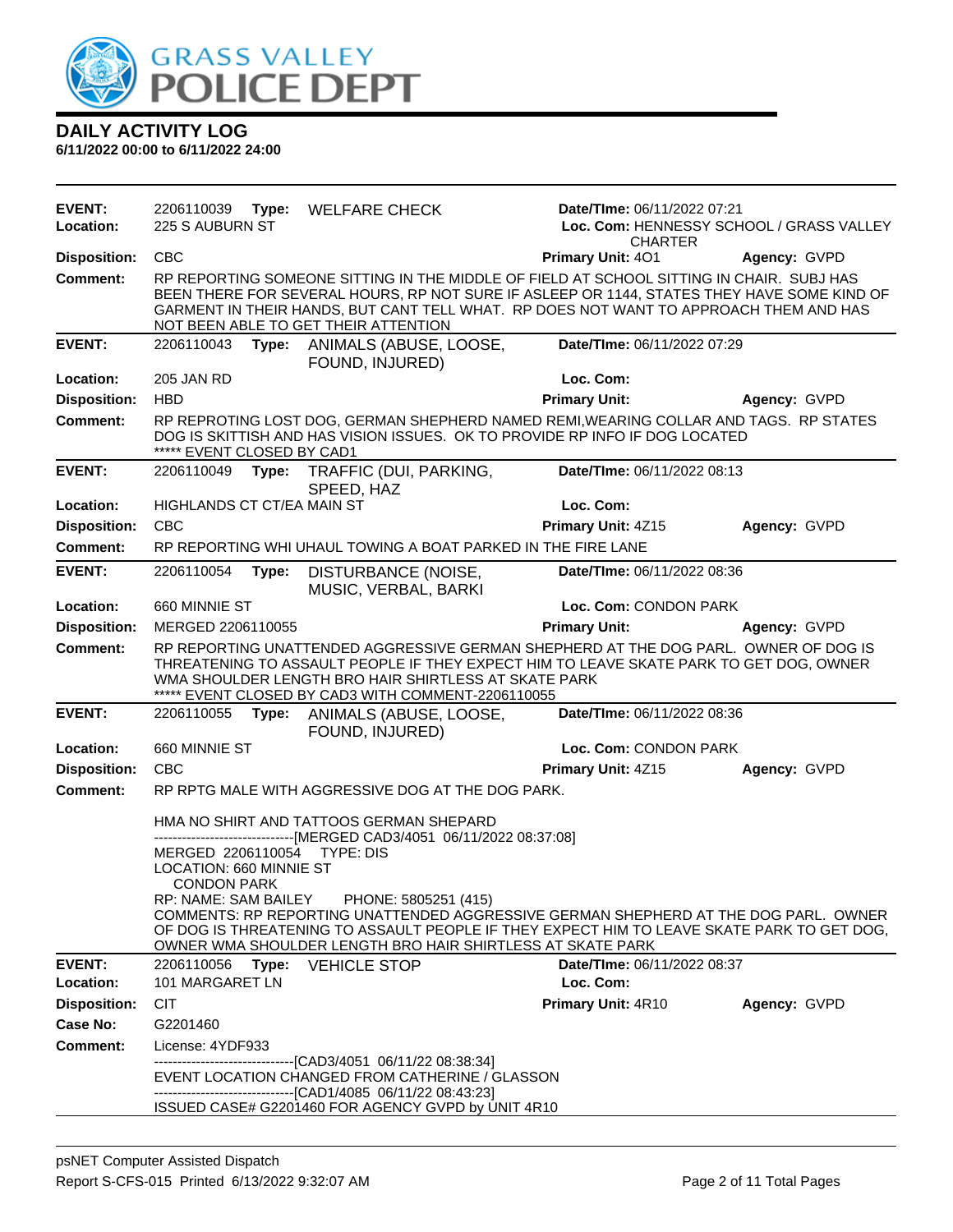

| <b>EVENT:</b>       | 2206110071              |       | Type: TRAFFIC (DUI, PARKING,<br>SPEED, HAZ                                                                                                                                                                                                                                                    | Date/TIme: 06/11/2022 09:51    |              |
|---------------------|-------------------------|-------|-----------------------------------------------------------------------------------------------------------------------------------------------------------------------------------------------------------------------------------------------------------------------------------------------|--------------------------------|--------------|
| Location:           | 49 STATE/WE MCKNIGHT WY |       |                                                                                                                                                                                                                                                                                               | Loc. Com: NB                   |              |
| <b>Disposition:</b> | <b>UTL</b>              |       |                                                                                                                                                                                                                                                                                               | Primary Unit: 401              | Agency: GVPD |
| <b>Comment:</b>     | 911 ABAN                |       |                                                                                                                                                                                                                                                                                               |                                |              |
|                     |                         |       | ---------------------------------[CAD1/4085 06/11/22 09:52:41]<br>EVENT LOCATION CHANGED FROM LAT: 39.20746900 LONG: -121.066396 GRASS VALLEY<br>-------------------------------[CAD1/4085 06/11/22 09:53:22]                                                                                 |                                |              |
|                     | ROADWAY, XFER TO CHP.   |       | ADDITIONAL 911, WMA WITH MUSTACHE AND BEARD BB CAP DRK BLU SHIRT WALKING IN MIDDLE OF                                                                                                                                                                                                         |                                |              |
|                     |                         |       | -------------------------------[CAD1/4085 06/11/22 09:53:27]<br>EVENT CALL TYPE CHANGED FROM 911<br>---------------------------------[CAD3/4051 06/11/22 09:54:15]                                                                                                                            |                                |              |
|                     | <b>VOICED</b>           |       |                                                                                                                                                                                                                                                                                               |                                |              |
| <b>EVENT:</b>       | 2206110072              | Type: | ALARMS (SILENT, AUDIBLE,<br><b>COMMERCIAL, RES</b>                                                                                                                                                                                                                                            | Date/TIme: 06/11/2022 09:57    |              |
| Location:           | 250 RACE ST             |       |                                                                                                                                                                                                                                                                                               | Loc. Com: CHAPEL OF THE ANGELS |              |
| <b>Disposition:</b> | <b>CNOP</b>             |       |                                                                                                                                                                                                                                                                                               | <b>Primary Unit: 401</b>       | Agency: GVPD |
| <b>Comment:</b>     |                         |       | OFFICE DOOR, AUD, RESP PENDING, OP 165<br>--------------------------------[CAD1/4085 06/11/22 09:59:05]                                                                                                                                                                                       |                                |              |
|                     |                         |       | ALARM CO CALLED BACK, OK TO 10-22 PROPER CODES                                                                                                                                                                                                                                                |                                |              |
| <b>EVENT:</b>       |                         |       | 2206110078 Type: SUSPICIOUS CIRCUMSTANCE<br>(VEHICLE, PERSON                                                                                                                                                                                                                                  | Date/TIme: 06/11/2022 10:33    |              |
| Location:           | 138 EA MAIN ST # B      |       |                                                                                                                                                                                                                                                                                               | Loc. Com: ART STUDIO           |              |
| <b>Disposition:</b> | UTL                     |       |                                                                                                                                                                                                                                                                                               | <b>Primary Unit: 4R10</b>      | Agency: GVPD |
| <b>Comment:</b>     | CHECK.                  |       | 911 REPORTING MALE THAT SEEMED 11550 RAN UP THE STARIS TO HER STUDIO, TOLD HER TO CALL<br>POLICE, THEN LEFT. WMA DRK HAIR, BBCAP AND SHORTS SEEMED VERY AGITATED. RP HAS LOCKD<br>DOOR TO STUDIO, KNOWS HE WENT BACK DOWNSTAIRS, UNSURE WHERE CURRENTLY IS. REQ AREA                          |                                |              |
| <b>EVENT:</b>       | 2206110091              | Type: | <b>GV PUBLIC WORKS - WATER</b><br><b>ISSUE</b>                                                                                                                                                                                                                                                | Date/TIme: 06/11/2022 11:26    |              |
| Location:           | 129 S AUBURN ST         |       |                                                                                                                                                                                                                                                                                               | Loc. Com: PARKING LOT          |              |
| <b>Disposition:</b> | HBD CLOSE PER 4S5       |       |                                                                                                                                                                                                                                                                                               | <b>Primary Unit:</b>           | Agency: GVPD |
| <b>Comment:</b>     |                         |       | RP REPORTING WATER LEAK IN THE GRASS DIRT AREA OF THE GVPD PARKING LOT. RP SAYS A LOT OF<br>WATER IS LEAKING, UNK IF IT IS LANDSCAPING WATER OR A BREAK IN THE LINE.<br>***** EVENT CLOSED BY CAD3 WITH COMMENT-CLOSE PER 4S5<br>-------------------------------[CAD1/4085 06/11/22 11:57:11] |                                |              |
|                     | CHP ADVISING OF SAME.   |       |                                                                                                                                                                                                                                                                                               |                                |              |
| <b>EVENT:</b>       | 2206110093              | Type: | ALARMS (SILENT, AUDIBLE,<br><b>COMMERCIAL, RES</b>                                                                                                                                                                                                                                            | Date/TIme: 06/11/2022 11:36    |              |
| Location:           | 124 CLYDESDALE CT       |       |                                                                                                                                                                                                                                                                                               | Loc. Com: JADA WINDOWS         |              |
| <b>Disposition:</b> | FA                      |       |                                                                                                                                                                                                                                                                                               | Primary Unit: 4R10             | Agency: GVPD |
| <b>Comment:</b>     |                         |       | REAR MOTION, AUD, RESP RICH ETA 15 MINS DRIVING A TRUCK, OP 65858                                                                                                                                                                                                                             |                                |              |
| <b>EVENT:</b>       | 2206110095              | Type: | <b>SUSPICIOUS CIRCUMSTANCE</b><br>(VEHICLE, PERSON                                                                                                                                                                                                                                            | Date/TIme: 06/11/2022 11:48    |              |
| Location:           | 525 JENKINS ST #4       |       |                                                                                                                                                                                                                                                                                               | Loc. Com:                      |              |
| <b>Disposition:</b> | <b>CBC</b>              |       |                                                                                                                                                                                                                                                                                               | Primary Unit: 4D16             | Agency: GVPD |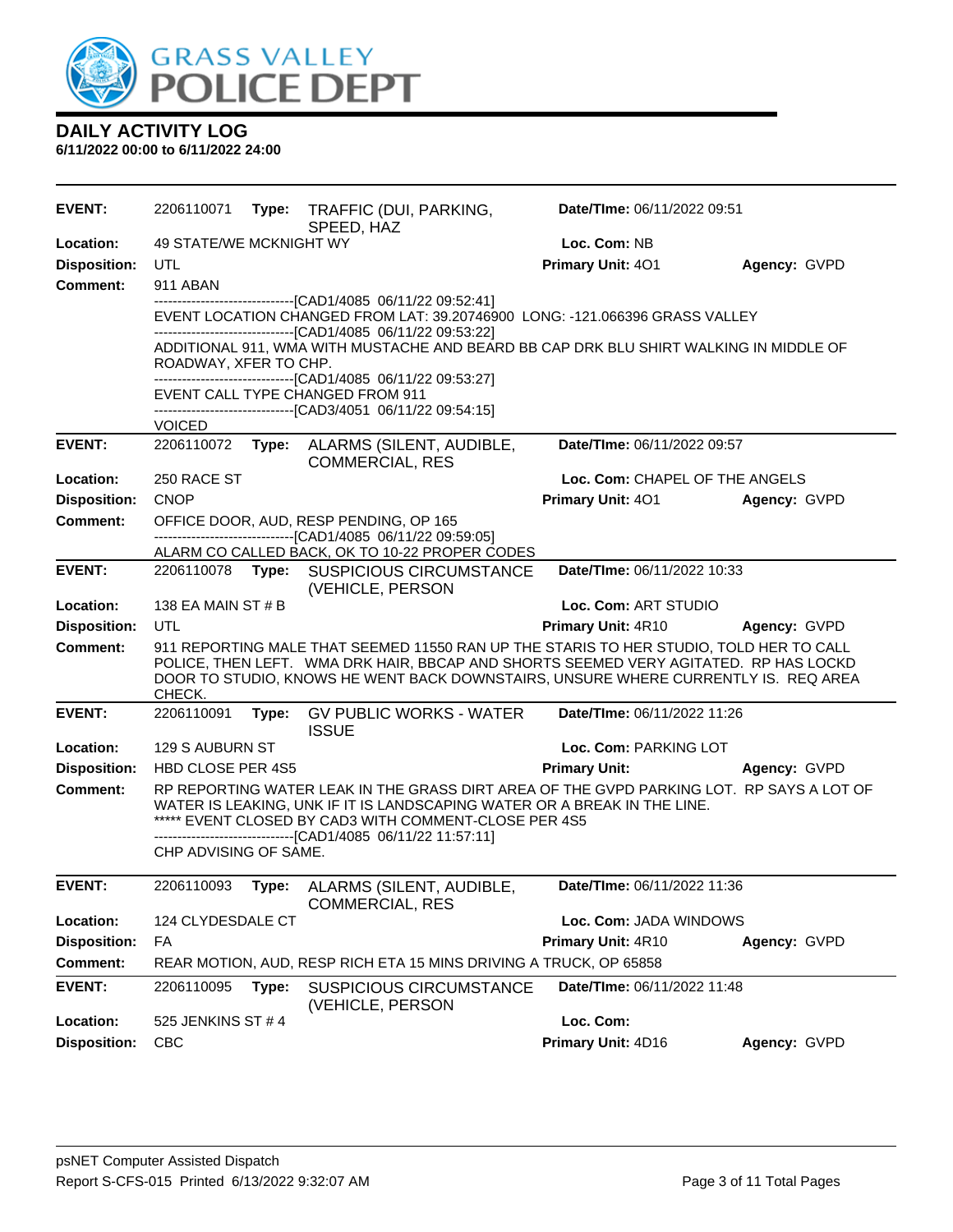

| <b>Comment:</b>     | WELFARE CHECK BOLO ISSUED                            |       | RP REQ 10-21, ALTERCATION BETWEEN HER MOTHER AND MOTHERS BOYFRIEND THIS MORNING. RP<br>REPORTING A 415 A COUPLE DAYS AGO, THEN SHE HEARD TODAY THAT THEY WERE IN ANOTHER 415 THIS<br>MORNING, AND NOW NO ONE IN FAMILY IS ABLE TO FIND THEIR MOTHER. RP LOOKING FOR GUIDANCE.<br>PER RP, SHE HAS A 13YO BROTHER WHO LIVES AT THE ADDRESS WITH THEM.<br>-------------------------------[4D16/MDT 06/11/22 12:14]<br>CTC MADE W/ RP. NOT WISHING FOR MUPS ENTRY AT THIS TIME. WELFARE CHECK BOLO ISSUED.<br>--------------------------------[CAD3/4051 06/11/22 12:18:35]<br>--------------------------------[CAD1/4085 06/11/22 12:49:31] |                             |                                   |
|---------------------|------------------------------------------------------|-------|------------------------------------------------------------------------------------------------------------------------------------------------------------------------------------------------------------------------------------------------------------------------------------------------------------------------------------------------------------------------------------------------------------------------------------------------------------------------------------------------------------------------------------------------------------------------------------------------------------------------------------------|-----------------------------|-----------------------------------|
|                     |                                                      |       | RP CALLED BACK, ADVSED MOTHER HAD CONTACTED HER AND IS CODE 4                                                                                                                                                                                                                                                                                                                                                                                                                                                                                                                                                                            |                             |                                   |
| <b>EVENT:</b>       | 2206110096                                           |       | Type: PRIVATE PARTY TOW<br><b>REPORT</b>                                                                                                                                                                                                                                                                                                                                                                                                                                                                                                                                                                                                 | Date/TIme: 06/11/2022 11:52 |                                   |
| Location:           | 649 SUTTON WY                                        |       |                                                                                                                                                                                                                                                                                                                                                                                                                                                                                                                                                                                                                                          | Loc. Com: INCREDIBLE PETS   |                                   |
| <b>Disposition:</b> | <b>HBD ENTERED</b>                                   |       |                                                                                                                                                                                                                                                                                                                                                                                                                                                                                                                                                                                                                                          | <b>Primary Unit:</b>        | Agency: GVPD                      |
| <b>Comment:</b>     | <b>PRIVATE PARTY TOW</b>                             |       |                                                                                                                                                                                                                                                                                                                                                                                                                                                                                                                                                                                                                                          |                             |                                   |
|                     | FCN/3702216201885                                    |       | -------------------------------[CAD3/4051 06/11/22 11:54:55]<br>***** EVENT CLOSED BY CAD3 WITH COMMENT-ENTERED                                                                                                                                                                                                                                                                                                                                                                                                                                                                                                                          |                             |                                   |
| <b>EVENT:</b>       |                                                      |       | 2206110102 Type: DISTURBANCE (NOISE,<br>MUSIC, VERBAL, BARKI                                                                                                                                                                                                                                                                                                                                                                                                                                                                                                                                                                             | Date/TIme: 06/11/2022 12:04 |                                   |
| Location:           | <b>BANK ST/TINLOY ST</b>                             |       |                                                                                                                                                                                                                                                                                                                                                                                                                                                                                                                                                                                                                                          | Loc. Com:                   |                                   |
| <b>Disposition:</b> | UTL                                                  |       |                                                                                                                                                                                                                                                                                                                                                                                                                                                                                                                                                                                                                                          | <b>Primary Unit: 401</b>    | Agency: GVPD                      |
| Comment:            |                                                      |       | TRANSIT COMPANY REPORTING YOUNG WMA BB CAP LT BLU HOODIE BLK PANTS HARRASSING PEOPLE AT<br>BUS STOP AND SPITTING AT THEM. RP IS RECEIVING INFO FROM A DRIVER, IS NOT ON SCENE                                                                                                                                                                                                                                                                                                                                                                                                                                                            |                             |                                   |
| <b>EVENT:</b>       |                                                      |       | 2206110110 Type: 911 UNKNOWN<br>(HANGUPS, ABAN'S)                                                                                                                                                                                                                                                                                                                                                                                                                                                                                                                                                                                        | Date/TIme: 06/11/2022 12:32 |                                   |
| Location:           | 360 SUTTON WY                                        |       |                                                                                                                                                                                                                                                                                                                                                                                                                                                                                                                                                                                                                                          |                             | Loc. Com: NEVADA WOODS APARTMENTS |
| <b>Disposition:</b> | <b>HBD</b>                                           |       |                                                                                                                                                                                                                                                                                                                                                                                                                                                                                                                                                                                                                                          | <b>Primary Unit:</b>        | Agency: GVPD                      |
| <b>Comment:</b>     | 911 ACCIDENTAL, CODE 4<br>***** EVENT CLOSED BY CAD3 |       |                                                                                                                                                                                                                                                                                                                                                                                                                                                                                                                                                                                                                                          |                             |                                   |
| <b>EVENT:</b>       |                                                      |       | 2206110113 Type: ORDINANCES<br>(COUNTY/MUNICIPAL)                                                                                                                                                                                                                                                                                                                                                                                                                                                                                                                                                                                        | Date/TIme: 06/11/2022 12:42 |                                   |
| Location:           | 880 SUTTON WY                                        |       |                                                                                                                                                                                                                                                                                                                                                                                                                                                                                                                                                                                                                                          | Loc. Com: WALGREENS         |                                   |
| <b>Disposition:</b> | RPT MOVING ALONG, 1098T                              |       |                                                                                                                                                                                                                                                                                                                                                                                                                                                                                                                                                                                                                                          | Primary Unit: 4S5           | Agency: GVPD                      |
| Case No:            | G2201463                                             |       |                                                                                                                                                                                                                                                                                                                                                                                                                                                                                                                                                                                                                                          |                             |                                   |
| Comment:            |                                                      |       | RP RPTG TRANSIENT WMA RED HAIR GRY SHIRT AND SLEEPING BAG SLEEPING BETWEEN THE BLDGS<br>-------------------------[CAD1/4085_06/11/22 13:19:32]                                                                                                                                                                                                                                                                                                                                                                                                                                                                                           |                             |                                   |
|                     |                                                      |       | ISSUED CASE# G2201463 FOR AGENCY GVPD by UNIT 4S5                                                                                                                                                                                                                                                                                                                                                                                                                                                                                                                                                                                        |                             |                                   |
| <b>EVENT:</b>       |                                                      |       | 2206110116 Type: SUSPICIOUS CIRCUMSTANCE<br>(VEHICLE, PERSON                                                                                                                                                                                                                                                                                                                                                                                                                                                                                                                                                                             | Date/TIme: 06/11/2022 13:05 |                                   |
| Location:           | 867 SUTTON WY                                        |       |                                                                                                                                                                                                                                                                                                                                                                                                                                                                                                                                                                                                                                          | Loc. Com: SAFEWAY           |                                   |
| <b>Disposition:</b> |                                                      |       | CBC WILL BE MOVING ALONG SHORTLY                                                                                                                                                                                                                                                                                                                                                                                                                                                                                                                                                                                                         | Primary Unit: 4S5           | Agency: GVPD                      |
| <b>Comment:</b>     | NEAR THE NEW WENDYS                                  |       | DRIVER REPORTING BLK BLAZER WITH BUSTED OUT WINDOWS LP 4TJE764, DRIVER HAS GOTTEN<br>COMPLAINTS FROM RIDERS THAT THERE HAS BEEN H&S ACTIVITY GOING ON OUT OF VEH. VEH LOCATED                                                                                                                                                                                                                                                                                                                                                                                                                                                            |                             |                                   |
| <b>EVENT:</b>       |                                                      |       | 2206110120 Type: ALL OTHERS                                                                                                                                                                                                                                                                                                                                                                                                                                                                                                                                                                                                              | Date/TIme: 06/11/2022 13:19 |                                   |
| Location:           | 525 LINDEN AV                                        |       |                                                                                                                                                                                                                                                                                                                                                                                                                                                                                                                                                                                                                                          | Loc. Com:                   |                                   |
| <b>Disposition:</b> | <b>HBD</b>                                           |       |                                                                                                                                                                                                                                                                                                                                                                                                                                                                                                                                                                                                                                          | <b>Primary Unit:</b>        | Agency: GVPD                      |
| <b>Comment:</b>     | EVENT CLOSED BY CAD1                                 |       | 911 XFER TO CALFIRE FOR POSS GAS LEAK                                                                                                                                                                                                                                                                                                                                                                                                                                                                                                                                                                                                    |                             |                                   |
| <b>EVENT:</b>       | 2206110131                                           | Type: | DISTURBANCE (NOISE,<br>MUSIC, VERBAL, BARKI                                                                                                                                                                                                                                                                                                                                                                                                                                                                                                                                                                                              | Date/TIme: 06/11/2022 13:41 |                                   |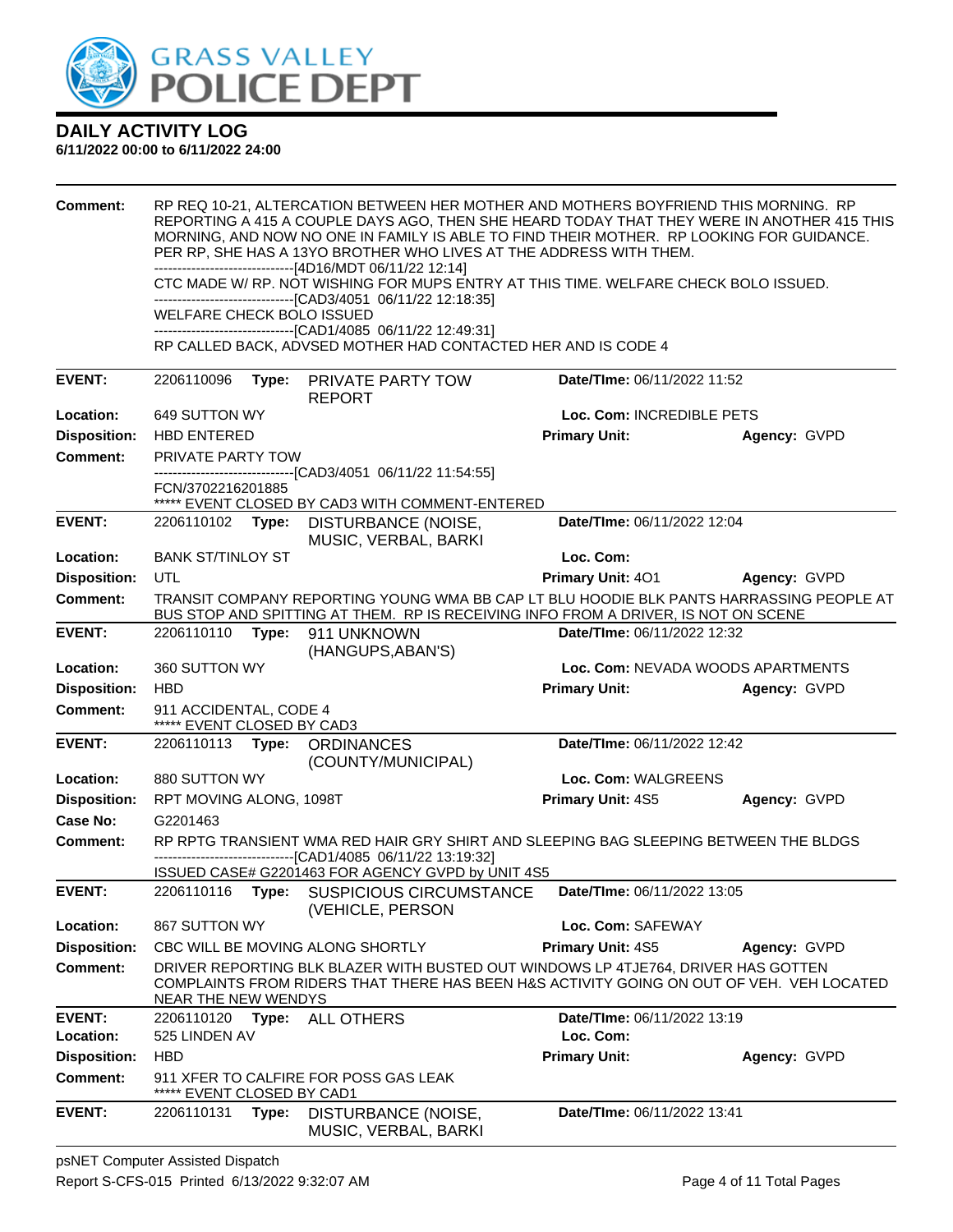

| Location:                  | SO AUBURN ST/WE EMPIRE ST                                                                                                                                                                                                                                                   | Loc. Com:                                        |              |
|----------------------------|-----------------------------------------------------------------------------------------------------------------------------------------------------------------------------------------------------------------------------------------------------------------------------|--------------------------------------------------|--------------|
| <b>Disposition:</b>        | UTL                                                                                                                                                                                                                                                                         | <b>Primary Unit: 401</b>                         | Agency: GVPD |
| <b>Comment:</b>            | RP RPTG HMA BLK BEANIE BRO SHIRT GRY PANTS YELLING AND SCREAMING WALKING TWDS EMPIRE<br><b>MARKET</b>                                                                                                                                                                       |                                                  |              |
| EVENT:                     | <b>TRAFFIC ACCIDENT</b><br>2206110133<br>Type:                                                                                                                                                                                                                              | Date/TIme: 06/11/2022 13:51                      |              |
| Location:                  | 692 FREEMAN LN # A                                                                                                                                                                                                                                                          | Loc. Com: RALEYS                                 |              |
| <b>Disposition:</b>        | <b>RPT</b>                                                                                                                                                                                                                                                                  | Primary Unit: 4Z15                               | Agency: GVPD |
| Case No:                   | G2201464                                                                                                                                                                                                                                                                    |                                                  |              |
| Comment:                   | RP RPTG 1182, SIL 2006 FORD F150 VS GLD TOYT CAMRY, RP STATING HE IS UNCOMFORTABLE<br>APPROACHING THE OTHER DRIVER BECAUSE SHE HAS EXPIRED TAGS ON HER VEH AND WANTS<br>PERSONAL CTC. NEAR CIGARETTES STORE<br>-------------------------------[CAD1/4085 06/11/22 14:06:58] |                                                  |              |
|                            | ISSUED CASE# G2201464 FOR AGENCY GVPD by UNIT 4Z15                                                                                                                                                                                                                          |                                                  |              |
| <b>EVENT:</b>              | 2206110137 Type: 911 UNKNOWN<br>(HANGUPS, ABAN'S)                                                                                                                                                                                                                           | Date/TIme: 06/11/2022 14:01                      |              |
| Location:                  | 342 WALSH ST                                                                                                                                                                                                                                                                | Loc. Com:                                        |              |
| <b>Disposition:</b>        | <b>HBD</b>                                                                                                                                                                                                                                                                  | <b>Primary Unit:</b>                             | Agency: GVPD |
| <b>Comment:</b>            | 911 OPEN LINE LOUD TALKING HEARD                                                                                                                                                                                                                                            |                                                  |              |
|                            | -------------------------------[CAD3/4051 06/11/22 14:02:51]<br>EVENT LOCATION CHANGED FROM LAT: 39.21639600 LONG: -121.069572 GRASS VALLEY                                                                                                                                 |                                                  |              |
|                            | -------------------------------[CAD3/4051_06/11/22 14:02:57]<br>ON CALLBACK, ACCIDENTAL CODE 4<br>***** EVENT CLOSED BY CAD3                                                                                                                                                |                                                  |              |
| <b>EVENT:</b>              | 2206110138 Type: TRAFFIC ACCIDENT                                                                                                                                                                                                                                           | Date/TIme: 06/11/2022 14:10                      |              |
| Location:                  | <b>BENNETT ST/HANSEN</b>                                                                                                                                                                                                                                                    | Loc. Com: NB                                     |              |
| <b>Disposition:</b>        | RPT                                                                                                                                                                                                                                                                         | <b>Primary Unit: 4R10</b>                        | Agency: GVPD |
| Case No:                   | G2201465                                                                                                                                                                                                                                                                    |                                                  |              |
| Comment:                   | 1182                                                                                                                                                                                                                                                                        |                                                  |              |
|                            | ---------------------------------[CAD1/4085_06/11/22_14:11:02]<br>EVENT LOCATION CHANGED FROM BENNET/49                                                                                                                                                                     |                                                  |              |
|                            | ------------------------------[CAD3/4051 06/11/22 14:11:54]                                                                                                                                                                                                                 |                                                  |              |
|                            | 911 RECVD FROM DRIVER- DRIVER HUNG UP ON CALFIRE                                                                                                                                                                                                                            |                                                  |              |
|                            | -------------------------------[CAD1/4085 06/11/22 14:12:41]<br>EVENT LOCATION CHANGED FROM BENNETT ST/49/20 RAMP GV                                                                                                                                                        |                                                  |              |
|                            | -------------------------------[CAD3/4051_06/11/22 14:12:51]                                                                                                                                                                                                                |                                                  |              |
|                            | 1039 CALFIRE FOR HEAD INJURY                                                                                                                                                                                                                                                |                                                  |              |
|                            | -------------------------------[CAD1/4085 06/11/22 14:16:00]<br>10-39 CALFIRE TO 10-22                                                                                                                                                                                      |                                                  |              |
|                            | --------------------------------[CAD3/4051_06/11/22 14:30:46]                                                                                                                                                                                                               |                                                  |              |
|                            | ISSUED CASE# G2201465 FOR AGENCY GVPD by UNIT 4R10                                                                                                                                                                                                                          |                                                  |              |
| <b>EVENT:</b>              | 2206110141<br>Type:<br>THEFT (GRAND, PETTY, FROM<br>MERCHANT)                                                                                                                                                                                                               | Date/TIme: 06/11/2022 14:27                      |              |
| Location:                  | 682 FREEMAN LN # C                                                                                                                                                                                                                                                          | Loc. Com: FAMOUS FOOTWEAR                        |              |
| <b>Disposition:</b>        | <b>RPT</b>                                                                                                                                                                                                                                                                  | Primary Unit: 4Z15                               | Agency: GVPD |
| Case No:                   | G2201466                                                                                                                                                                                                                                                                    |                                                  |              |
| <b>Comment:</b>            | <b>FLAGGED DOWN</b>                                                                                                                                                                                                                                                         |                                                  |              |
|                            | -------------------------[CAD1/4085_06/11/22 14:32:51]<br>EVENT LOCATION CHANGED FROM FAMOUS FOOTWARE                                                                                                                                                                       |                                                  |              |
|                            | --------------------------------[CAD1/4085 06/11/22 14:35:19]                                                                                                                                                                                                               |                                                  |              |
|                            | ISSUED CASE# G2201466 FOR AGENCY GVPD by UNIT 4Z15                                                                                                                                                                                                                          |                                                  |              |
| <b>EVENT:</b><br>Location: | 2206110142<br>Type: VEH CITES, VIN, TOWS, DUI<br>WE EMPIRE ST/SO AUBURN ST                                                                                                                                                                                                  | Date/TIme: 06/11/2022 14:28<br>Loc. Com: INTO GV |              |
| <b>Disposition:</b>        | UTL                                                                                                                                                                                                                                                                         | Primary Unit: 4S5                                | Agency: GVPD |
|                            |                                                                                                                                                                                                                                                                             |                                                  |              |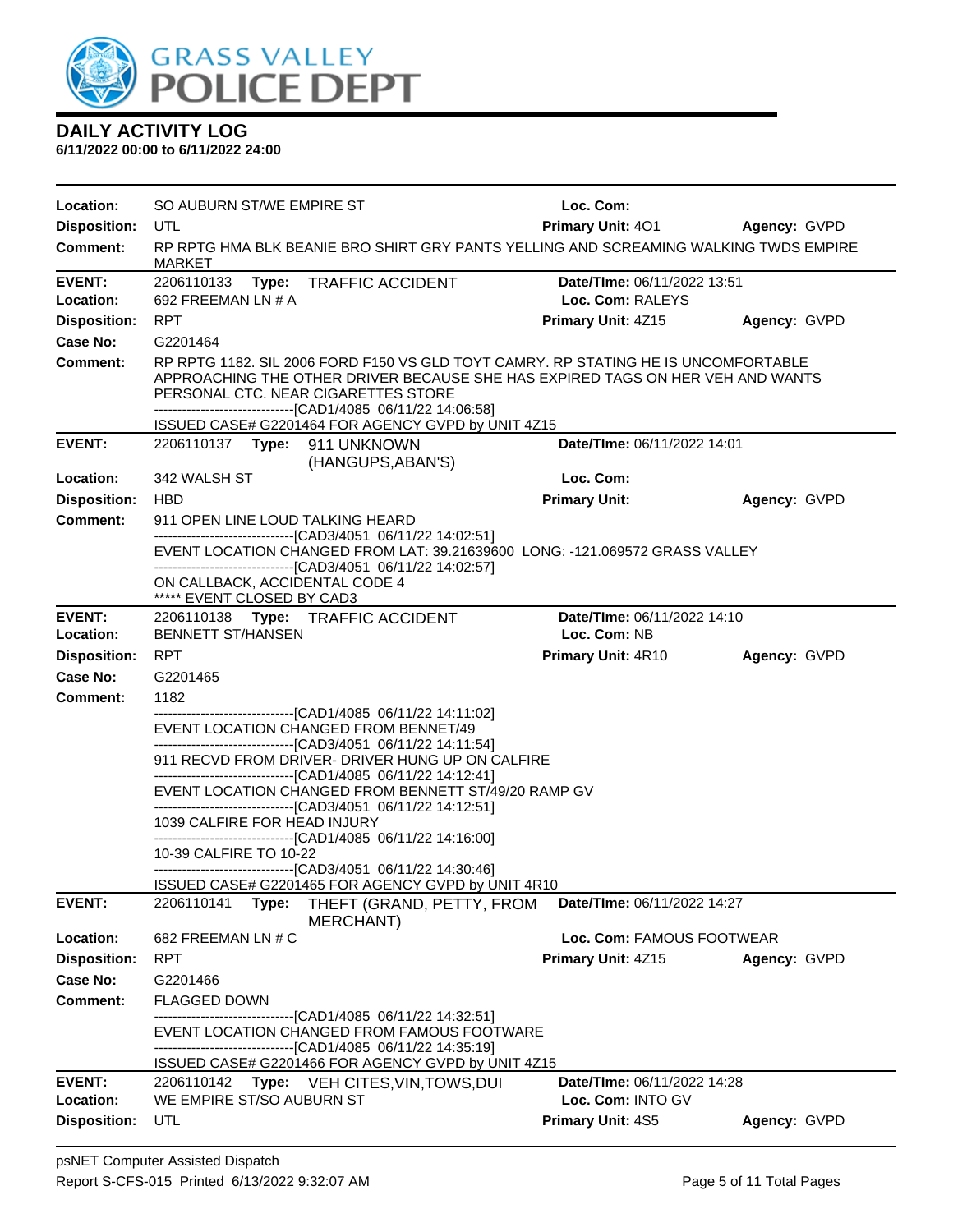

| <b>Comment:</b>     |                                             |       | 911 RPTG 23103 VEH WHI DODG TRUCK W/ FLATBED TRAILER RUNNING DRIVING WRECKESSLY AND<br>CAUSING VEHS TO GO OFF THE ROADWAY TO AVOID A TC<br>-------------------------------[CAD1/4085 06/11/22 14:28:50] |                                    |                                          |
|---------------------|---------------------------------------------|-------|---------------------------------------------------------------------------------------------------------------------------------------------------------------------------------------------------------|------------------------------------|------------------------------------------|
|                     | <b>VOICED</b>                               |       |                                                                                                                                                                                                         |                                    |                                          |
| <b>EVENT:</b>       |                                             |       | 2206110145    Type: 911    UNKNOWN<br>(HANGUPS, ABAN'S)                                                                                                                                                 | Date/TIme: 06/11/2022 14:37        |                                          |
| Location:           |                                             |       | LAT: 39.23326600 LONG: -121.037310                                                                                                                                                                      | Loc. Com:                          |                                          |
| <b>Disposition:</b> | <b>HBD</b>                                  |       |                                                                                                                                                                                                         | <b>Primary Unit:</b>               | Agency: GVPD                             |
| <b>Comment:</b>     | 911 OPEN LINE                               |       | ---------------------------[CAD3/4051 06/11/22 14:38:40]                                                                                                                                                |                                    |                                          |
|                     | ***** EVENT CLOSED BY CAD1                  |       | NO ANSWER ON CALLBACK, NO VOICEMAIL                                                                                                                                                                     |                                    |                                          |
| <b>EVENT:</b>       |                                             |       | 2206110148 Type: SUBJECT STOP                                                                                                                                                                           | Date/TIme: 06/11/2022 14:47        |                                          |
| Location:           | 762 FREEMAN LN # G                          |       |                                                                                                                                                                                                         | Loc. Com: DOLLAR TREE              |                                          |
| <b>Disposition:</b> | ARA CITED AND RELEASED                      |       |                                                                                                                                                                                                         | <b>Primary Unit: 4D16</b>          | Agency: GVPD                             |
| <b>Case No:</b>     | G2201467                                    |       |                                                                                                                                                                                                         |                                    |                                          |
| Comment:            | OW/1                                        |       |                                                                                                                                                                                                         |                                    |                                          |
|                     |                                             |       | -------------------------------[CAD1/4085 06/11/22 14:47:49]<br>EVENT LOCATION CHANGED FROM DOLLAR TREE<br>-------------------------------[CAD1/4085 06/11/22 15:01:34]                                 |                                    |                                          |
|                     |                                             |       | ISSUED CASE# G2201467 FOR AGENCY GVPD by UNIT 4D16                                                                                                                                                      |                                    |                                          |
| <b>EVENT:</b>       |                                             |       | 2206110164 Type: TRAFFIC (DUI, PARKING,<br>SPEED, HAZ                                                                                                                                                   | Date/TIme: 06/11/2022 16:23        |                                          |
| Location:           | 49/20 STATE/BRUNSWICK RD                    |       |                                                                                                                                                                                                         | Loc. Com: NB                       |                                          |
| <b>Disposition:</b> | <b>HBD</b>                                  |       |                                                                                                                                                                                                         | <b>Primary Unit:</b>               | Agency: GVPD                             |
| <b>Comment:</b>     |                                             |       | 911 FIBERGLASS PICKUP BED LINER IN FAST LANE/XFER TO CHP                                                                                                                                                |                                    |                                          |
|                     |                                             |       | -------------------------------[CAD1/4085 06/11/22 16:26:21]                                                                                                                                            |                                    |                                          |
|                     | <b>VOICED</b><br>***** EVENT CLOSED BY CAD1 |       |                                                                                                                                                                                                         |                                    |                                          |
| <b>EVENT:</b>       |                                             |       | 2206110168 Type: 911 UNKNOWN<br>(HANGUPS, ABAN'S)                                                                                                                                                       | Date/TIme: 06/11/2022 16:30        |                                          |
| Location:           |                                             |       | LAT: 39.22755400 LONG: -121.068327                                                                                                                                                                      | Loc. Com:                          |                                          |
| <b>Disposition:</b> | <b>HBD</b>                                  |       |                                                                                                                                                                                                         | <b>Primary Unit:</b>               | Agency: GVPD                             |
| <b>Comment:</b>     |                                             |       | 911 OPEN LINE, POSS POCKET DIAL                                                                                                                                                                         |                                    |                                          |
|                     | NEG SIG HIST W NUM                          |       | -------------------------------[CAD2/4106 06/11/22 16:31:44]                                                                                                                                            |                                    |                                          |
|                     |                                             |       | ---------------------------------[CAD2/4106 06/11/22 16:32:06]                                                                                                                                          |                                    |                                          |
|                     | VM LEFT ON CB<br>***** EVENT CLOSED BY CAD1 |       |                                                                                                                                                                                                         |                                    |                                          |
| <b>EVENT:</b>       |                                             |       | 2206110174 Type: CITIZEN ASSIST (CIVIL<br>STANDBY'S, LOCKOUT                                                                                                                                            | Date/TIme: 06/11/2022 16:45        |                                          |
| Location:           | 1262 SUTTON WY                              |       |                                                                                                                                                                                                         |                                    | Loc. Com: HOSPITALITY HOUSE 530 271 7144 |
| <b>Disposition:</b> | <b>CBC</b>                                  |       |                                                                                                                                                                                                         | Primary Unit: 4S5                  | Agency: GVPD                             |
| <b>Comment:</b>     | <b>CLEARANCE</b>                            |       |                                                                                                                                                                                                         |                                    |                                          |
| <b>EVENT:</b>       | 2206110177                                  | Type: | 911 UNKNOWN<br>(HANGUPS, ABAN'S)                                                                                                                                                                        | Date/TIme: 06/11/2022 16:50        |                                          |
| Location:           | 185 E MAIN ST                               |       |                                                                                                                                                                                                         | Loc. Com: GRASS VALLEY POST OFFICE |                                          |
| <b>Disposition:</b> | <b>HBD</b>                                  |       |                                                                                                                                                                                                         | <b>Primary Unit:</b>               | Agency: GVPD                             |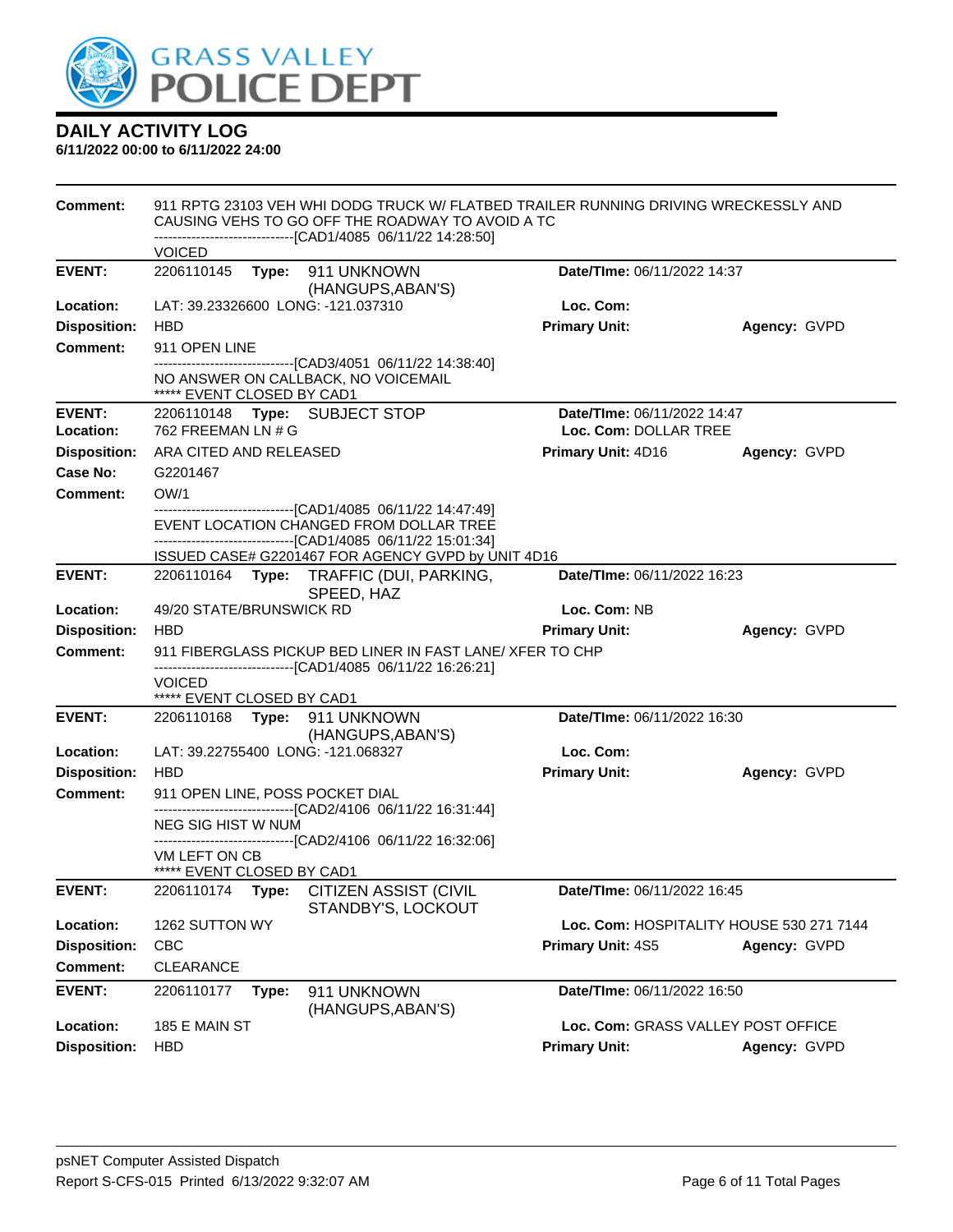

| <b>Comment:</b>            | 911 OPEN LINE NOTHING HEARD                                                                                                                                                      |                                          |              |
|----------------------------|----------------------------------------------------------------------------------------------------------------------------------------------------------------------------------|------------------------------------------|--------------|
|                            | --------------------[CAD2/4106 06/11/22 16:52:30]<br>VM LEFT ON CB ONLY SIG HIST W NUMBER IS 2 CIVIL STANDBY REQ IN 2021 ON MARYLAND DRIVE TO GET                                |                                          |              |
|                            | <b>ITEMS AFTER ISSUES WITH ROOMATE</b>                                                                                                                                           |                                          |              |
|                            | -------------------------------[CAD2/4106 06/11/22 17:20:14]                                                                                                                     |                                          |              |
|                            | EVENT LOCATION CHANGED FROM LAT: 39.21932900 LONG: -121.059218 GRASS VALLEY<br>-------------------------------[CAD2/4106 06/11/22 17:20:26]                                      |                                          |              |
|                            | RP CALLED BACK WHILE AT WORK ACCIDENTAL. EVERYTHING C4<br>***** EVENT CLOSED BY CAD2                                                                                             |                                          |              |
| <b>EVENT:</b>              | 2206110178<br>Type: DISTURBANCE (NOISE,<br>MUSIC, VERBAL, BARKI                                                                                                                  | Date/TIme: 06/11/2022 16:54              |              |
| Location:                  | 255 S AUBURN ST                                                                                                                                                                  | Loc. Com: VETERANS BUILDING              |              |
| <b>Disposition:</b>        | <b>CBC</b>                                                                                                                                                                       | <b>Primary Unit: 401</b>                 | Agency: GVPD |
| <b>Comment:</b>            | RP REPORTING PROTESTERS ARE TRESPASSING AND BLOCKING DRIVEWAY. RP HUNGUP BEFORE<br>FURTHER UNK HOW MANY SUBJS                                                                    |                                          |              |
| <b>EVENT:</b>              | 2206110183<br>Type: 911 UNKNOWN<br>(HANGUPS, ABAN'S)                                                                                                                             | Date/TIme: 06/11/2022 17:28              |              |
| Location:                  | LAT: 39.21507600 LONG: -121.072211                                                                                                                                               | Loc. Com:                                |              |
| <b>Disposition:</b>        | <b>HBD</b>                                                                                                                                                                       | <b>Primary Unit:</b>                     | Agency: GVPD |
| <b>Comment:</b>            | 911 OPEN LINE, NOTHING SUS HEARD                                                                                                                                                 |                                          |              |
|                            | -------------------------------[CAD1/4085 06/11/22 17:29:27]                                                                                                                     |                                          |              |
|                            | ON CALLBACK, MSG LEFT<br>-------------------------------[CAD1/4085 06/11/22 17:29:52]                                                                                            |                                          |              |
|                            | PHASE 2 - 14M AT 90%                                                                                                                                                             |                                          |              |
|                            | ***** EVENT CLOSED BY CAD1                                                                                                                                                       |                                          |              |
| <b>EVENT:</b>              | 2206110187 Type: TRAFFIC (DUI, PARKING,<br>SPEED, HAZ                                                                                                                            | Date/TIme: 06/11/2022 17:48              |              |
| Location:                  | 155 JOERSCHKE DR                                                                                                                                                                 | Loc. Com:                                |              |
| <b>Disposition:</b>        | <b>CBC BEAT INFO</b>                                                                                                                                                             | Primary Unit: 4D16                       | Agency: GVPD |
| <b>Comment:</b>            | 911 SILVER TOYOTA 4 RUNNER 7NUM420 RAN OVER A CURB. RP BELIEVES SUBJS IS HBD AND JUST<br>TURNED ON MALTMAN DRIVE<br>-------------------------------[CAD1/4085 06/11/22 17:48:59] |                                          |              |
|                            | <b>VOICED</b>                                                                                                                                                                    |                                          |              |
| <b>EVENT:</b>              | 2206110188<br>Type:<br>DISTURBANCE (NOISE,<br>MUSIC, VERBAL, BARKI                                                                                                               | Date/TIme: 06/11/2022 17:54              |              |
| Location:                  | 368 SUTTON WY #1                                                                                                                                                                 | Loc. Com:                                |              |
| <b>Disposition:</b>        | <b>CBC</b>                                                                                                                                                                       | <b>Primary Unit: 4R10</b>                | Agency: GVPD |
| <b>Comment:</b>            | 911 REPORTING 415 WITH SON. HE IS CURRENTLY LOCKED IN HIS ROOM DESTROYING IT<br>------------------------------[CAD2/4106 06/11/22 17:55:36]                                      |                                          |              |
|                            | PER RP SUBJ WAS BEING PHYSICALLY VIOLENT. NEG WEAPONS IN HIS ROOM<br>----------------------------[CAD2/4106_06/11/22 17:56:05]                                                   |                                          |              |
|                            | PER NEG MEDICAL NEEDED<br>-------------------------[CAD2/4106 06/11/22 18:05:52]                                                                                                 |                                          |              |
|                            | 1039 CALFIRE C2 AMBULANCE ONLY                                                                                                                                                   |                                          |              |
| <b>EVENT:</b>              | 2206110196<br>Type: VEHICLE STOP                                                                                                                                                 | Date/TIme: 06/11/2022 18:31              |              |
| Location:                  | 900 BLK IDAHO MARYLAND RD                                                                                                                                                        | Loc. Com:                                |              |
| <b>Disposition:</b>        | <b>CBC</b>                                                                                                                                                                       | Primary Unit: 4D16                       | Agency: GVPD |
| Comment:                   | License: 7JNM397                                                                                                                                                                 |                                          |              |
| <b>EVENT:</b><br>Location: | 2206110205<br>Type:<br><b>FIRE</b><br>530 SCADDEN DR                                                                                                                             | Date/TIme: 06/11/2022 19:11<br>Loc. Com: |              |
| <b>Disposition:</b>        | <b>HBD</b>                                                                                                                                                                       | <b>Primary Unit:</b>                     | Agency: GVPD |
| <b>Comment:</b>            | 911 CO2 ALARM GOING OFF/XFER TO CALFIRE<br>***** EVENT CLOSED BY CAD2                                                                                                            |                                          |              |
|                            |                                                                                                                                                                                  |                                          |              |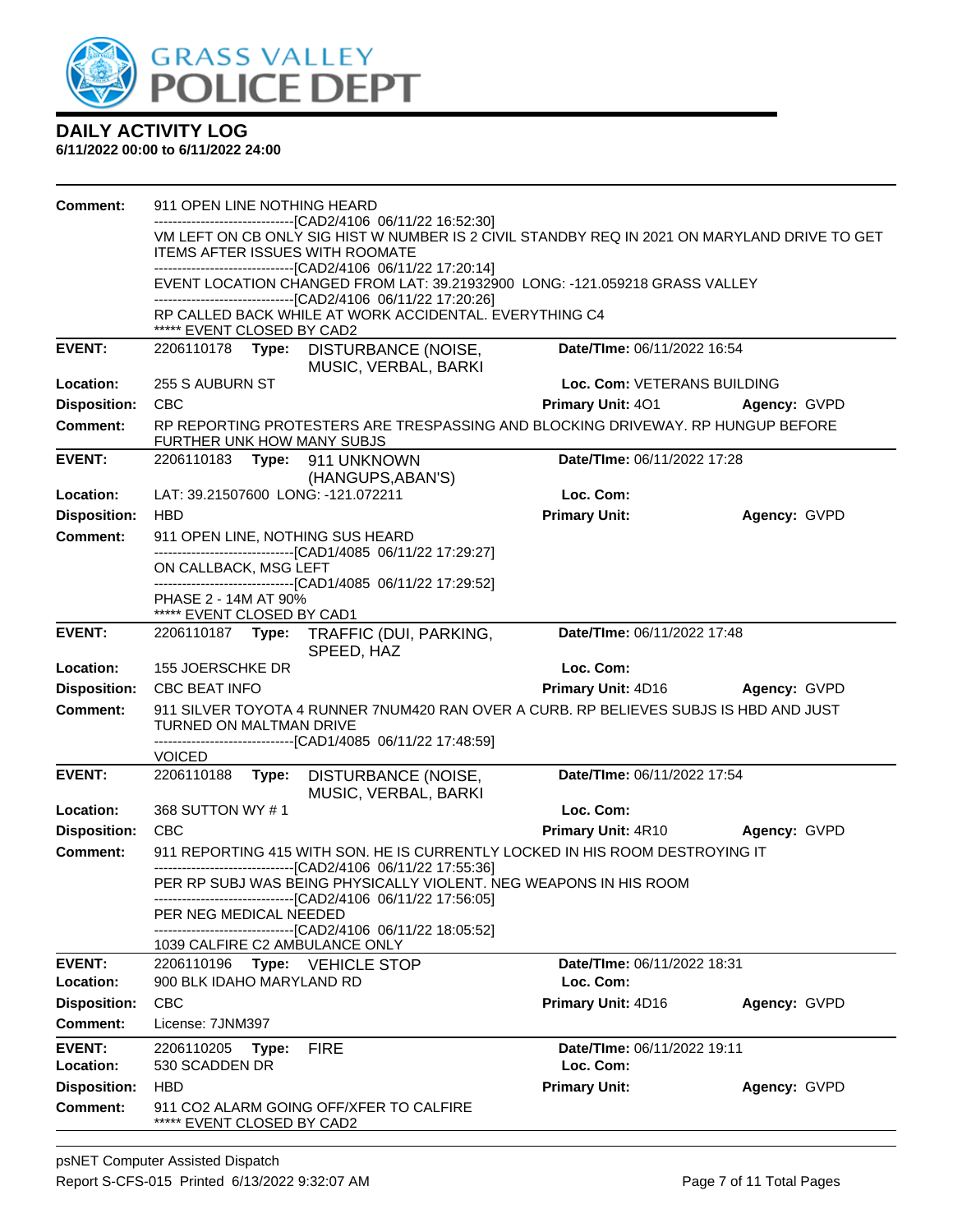

| <b>EVENT:</b><br>Location: | 2206110206 Type: WELFARE CHECK<br>275 DORSEY DR # 57                                                                                                                                                                                                                                         | Date/TIme: 06/11/2022 19:12<br>Loc. Com: GRASS VALLEY TERRACE<br><b>APARTMENTS</b> |              |
|----------------------------|----------------------------------------------------------------------------------------------------------------------------------------------------------------------------------------------------------------------------------------------------------------------------------------------|------------------------------------------------------------------------------------|--------------|
| <b>Disposition:</b>        | <b>CBC</b>                                                                                                                                                                                                                                                                                   | <b>Primary Unit:</b>                                                               | Agency: GVPD |
| <b>Comment:</b>            | RP REQ CHK ON HIS 7YOA DAUGHTER DUE TO THE RP THINKING THE HOUSE IS SUPER MESSY                                                                                                                                                                                                              |                                                                                    |              |
|                            | ------------------------------[CAD2/4106 06/11/22 19:15:13]                                                                                                                                                                                                                                  |                                                                                    |              |
|                            | LIKELY RELATED TO EVENT 2206110186<br>------------------------------[4O11/MDT 06/11/22 19:48]                                                                                                                                                                                                |                                                                                    |              |
|                            | CTC MADE W/ RP. HE ADVISED HE HAS NOTICED THE LIVING CONDITIONS AT MOTHERS RESIDENCE HAVE<br>BEEN UNSAFE FOR SEVERAL WEEKS HOWEVER HE IS JUST REPORTING TODAY. ATC AT RESIDENCE W/ NO<br>ANSWER AT DOOR. IN A PLAIN VIEW SEARCH THROUGH WINDOW HOUSE IS MESSY BUT DOES NOT<br>APPEAR UNSAFE. |                                                                                    |              |
| <b>EVENT:</b>              | 2206110209<br><b>Type: VANDALISM</b>                                                                                                                                                                                                                                                         | Date/TIme: 06/11/2022 19:19                                                        |              |
| Location:                  | 616 SUTTON WY                                                                                                                                                                                                                                                                                | Loc. Com: GRASS VALLEY GROCERY OUTLET                                              |              |
| <b>Disposition:</b>        | <b>RPT</b>                                                                                                                                                                                                                                                                                   | <b>Primary Unit: 4D16</b>                                                          | Agency: GVPD |
| <b>Case No:</b>            | G2201468                                                                                                                                                                                                                                                                                     |                                                                                    |              |
| <b>Comment:</b>            | 911 RPT'G (SU) JUST POPPED TWO OF RP'S TIRES AFTER A 415V                                                                                                                                                                                                                                    |                                                                                    |              |
|                            | RP STANDING BY IFO THE STORE IN BLU TOYT CAMRY<br>SU LEFT IN A WHI ACURA SEDAN UNK DOT                                                                                                                                                                                                       |                                                                                    |              |
|                            | -------------------------------[CAD2/4106 06/11/22 19:20:08]                                                                                                                                                                                                                                 |                                                                                    |              |
|                            | 4D16 ADV                                                                                                                                                                                                                                                                                     |                                                                                    |              |
|                            | ------------------------------[CAD2/4106 06/11/22 19:22:06]<br>4S6 AND 2O24 COPY                                                                                                                                                                                                             |                                                                                    |              |
|                            | -------------------------------[CAD3/4056_06/11/22 19:49:43]                                                                                                                                                                                                                                 |                                                                                    |              |
|                            | ISSUED CASE# G2201468 FOR AGENCY GVPD by UNIT 4D16                                                                                                                                                                                                                                           |                                                                                    |              |
| <b>EVENT:</b>              | 2206110210 Type: 911 UNKNOWN                                                                                                                                                                                                                                                                 | Date/TIme: 06/11/2022 19:32                                                        |              |
| Location:                  | (HANGUPS, ABAN'S)<br>LAT: 39.21398600 LONG: -121.061686                                                                                                                                                                                                                                      | Loc. Com:                                                                          |              |
| <b>Disposition:</b>        | <b>HBD</b>                                                                                                                                                                                                                                                                                   | <b>Primary Unit:</b>                                                               | Agency: GVPD |
| <b>Comment:</b>            | 911 HANGUP. UNABLE TO CALL NUMBER BACK<br>***** EVENT CLOSED BY CAD3                                                                                                                                                                                                                         |                                                                                    |              |
| <b>EVENT:</b>              | 2206110213 Type: PROPERTY LOST OR FOUND                                                                                                                                                                                                                                                      | Date/TIme: 06/11/2022 19:57                                                        |              |
| Location:                  | 131 JOERSCHKE DR                                                                                                                                                                                                                                                                             | Loc. Com:                                                                          |              |
| <b>Disposition:</b>        | <b>RPT</b>                                                                                                                                                                                                                                                                                   | Primary Unit: 4020                                                                 | Agency: GVPD |
| Case No:                   | G2201469                                                                                                                                                                                                                                                                                     |                                                                                    |              |
| <b>Comment:</b>            | RP REQ 10-21 REF LOST OR STOLEN PURSE                                                                                                                                                                                                                                                        |                                                                                    |              |
|                            | -------------------------------[CAD2/4106 06/11/22 20:21:04]<br>ISSUED CASE# G2201469 FOR AGENCY GVPD by UNIT 4O20                                                                                                                                                                           |                                                                                    |              |
| <b>EVENT:</b>              | 2206110214 Type: COMMUNITY POLICING<br><b>ACTION</b>                                                                                                                                                                                                                                         | Date/TIme: 06/11/2022 20:02                                                        |              |
| Location:                  | 867 SUTTON WY                                                                                                                                                                                                                                                                                | Loc. Com: SAFEWAY                                                                  |              |
| <b>Disposition:</b>        | <b>CBC</b>                                                                                                                                                                                                                                                                                   | Primary Unit: 4D16                                                                 | Agency: GVPD |
| <b>Comment:</b>            | -------------------------------[CAD3/4056 06/11/22 20:03:14]                                                                                                                                                                                                                                 |                                                                                    |              |
|                            | EVENT LOCATION CHANGED FROM SAFEWAY                                                                                                                                                                                                                                                          |                                                                                    |              |
| <b>EVENT:</b><br>Location: | Type: ABANDONED VEHICLES<br>2206110220<br><b>GATES PL</b>                                                                                                                                                                                                                                    | Date/TIme: 06/11/2022 20:39<br>Loc. Com:                                           |              |
| <b>Disposition:</b>        | CBC WILL ADV DAYSHIFT                                                                                                                                                                                                                                                                        | Primary Unit: 4D16                                                                 | Agency: GVPD |
| <b>Comment:</b>            | RP REPORTING ABAN GREY CHEVY SEDAN LIC: 7LOS727. PER RP HAS BEEN THERE FOR OVER A WEEK                                                                                                                                                                                                       |                                                                                    |              |
| <b>EVENT:</b>              |                                                                                                                                                                                                                                                                                              | Date/TIme: 06/11/2022 20:51                                                        |              |
| Location:                  | 2206110222<br>Type: VEH CITES, VIN, TOWS, DUI<br>SO AUBURN ST/EA MCKNIGHT WY                                                                                                                                                                                                                 | Loc. Com:                                                                          |              |
| <b>Disposition:</b>        | UTL                                                                                                                                                                                                                                                                                          | Primary Unit: 4S6                                                                  | Agency: GVPD |
|                            |                                                                                                                                                                                                                                                                                              |                                                                                    |              |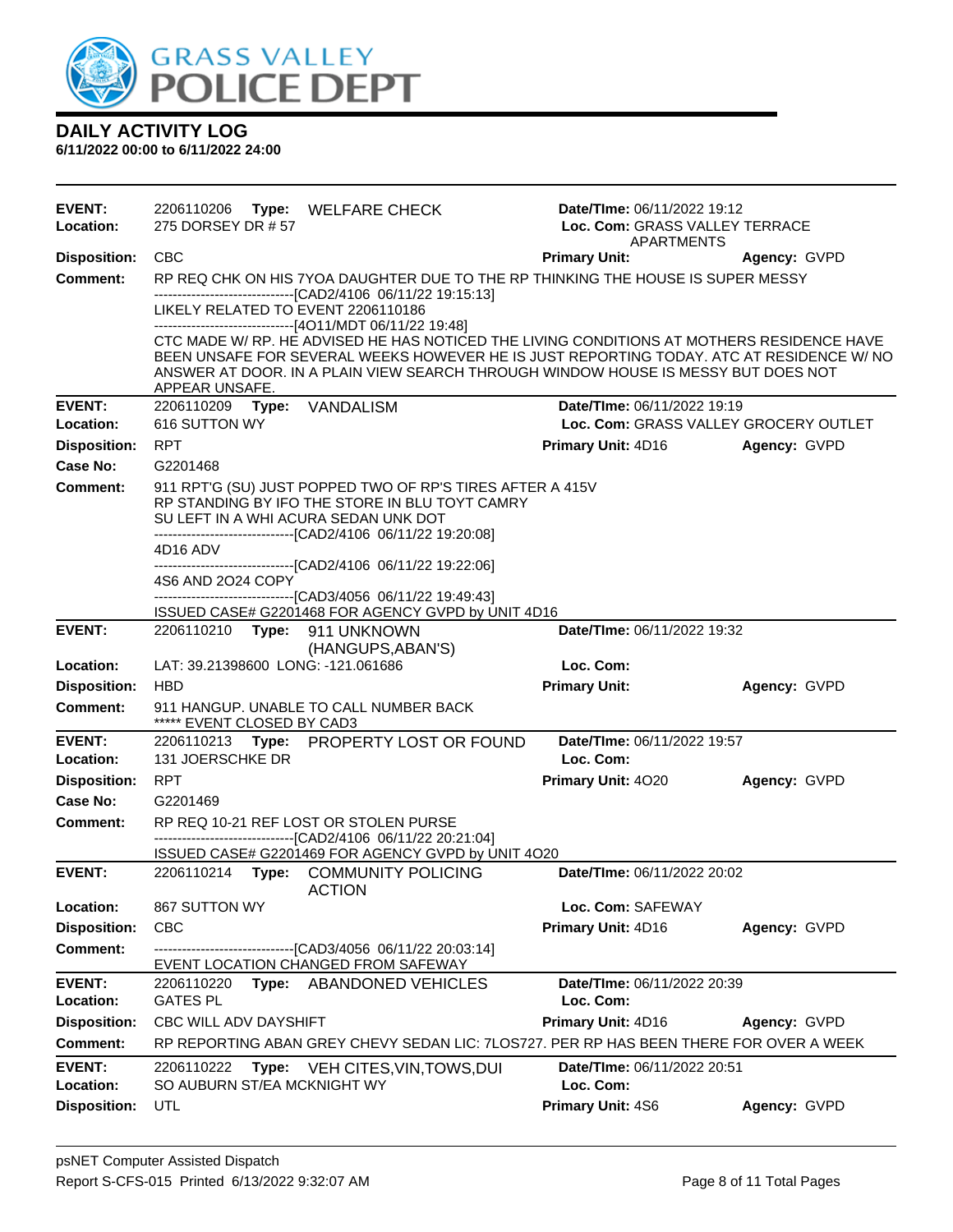

| <b>Comment:</b>     | <b>GOING NB FROM MCKNIGHT</b>                                                                       |       |                                                                                                                                                                                                    |                                    |              |
|---------------------|-----------------------------------------------------------------------------------------------------|-------|----------------------------------------------------------------------------------------------------------------------------------------------------------------------------------------------------|------------------------------------|--------------|
|                     |                                                                                                     |       | -------------------------[CAD2/4106_06/11/22 20:58:36]<br>EVENT LOCATION CHANGED FROM SO AUBURN ST/MCKNIGHT                                                                                        |                                    |              |
| <b>EVENT:</b>       | 2206110230                                                                                          | Type: | <b>WEAPONS (BRANDISH, PROM</b><br>SHOOTING, ANY                                                                                                                                                    | Date/TIme: 06/11/2022 21:27        |              |
| Location:           | 158 MILL ST                                                                                         |       |                                                                                                                                                                                                    | Loc. Com: GARYS PLACE 530 272 5509 |              |
| <b>Disposition:</b> | <b>RPT</b>                                                                                          |       |                                                                                                                                                                                                    | Primary Unit: 4020                 | Agency: GVPD |
| <b>Case No:</b>     | G2201470                                                                                            |       |                                                                                                                                                                                                    |                                    |              |
| <b>Comment:</b>     |                                                                                                     |       | 911 RPT'G BMA WEARING WHI SHIRT AND BACKPACK WALKING AROUND BRANDISHING A POCKET KNIFE.<br>LAST SEEN WALKING UP NEAL TWRDS CHASE<br>---------------------------------[CAD2/4106 06/11/22 21:40:13] |                                    |              |
|                     |                                                                                                     |       | ISSUED CASE# G2201470 FOR AGENCY GVPD by UNIT 4O20                                                                                                                                                 |                                    |              |
| <b>EVENT:</b>       | 2206110231 Type:                                                                                    |       | DISTURBANCE (NOISE,<br>MUSIC, VERBAL, BARKI                                                                                                                                                        | Date/TIme: 06/11/2022 21:33        |              |
| Location:           | 131 STACEY LN                                                                                       |       |                                                                                                                                                                                                    | Loc. Com:                          |              |
| <b>Disposition:</b> |                                                                                                     |       |                                                                                                                                                                                                    | Primary Unit: 4D16                 | Agency: GVPD |
| <b>Comment:</b>     | 911 RPTG MALE SCREAMING ASKING FOR HELP SOMEWHERE BTWN HIS HOUSE AND THE OLD HOTEL ON<br>SO AUBURN. |       |                                                                                                                                                                                                    |                                    |              |
|                     | ------------------------------[CAD2/4106 06/11/22 21:34:54]<br>4S6 ADV.                             |       |                                                                                                                                                                                                    |                                    |              |
|                     |                                                                                                     |       | --------------------------------[CAD3/4056 06/11/22 21:35:12]<br>ADD 911 RPT'G SAME. POSS MEDICAL ISSUE<br>---------------------------------[CAD3/4056 06/11/22 21:35:31]                          |                                    |              |
|                     |                                                                                                     |       | PER 2ND RP THE SUBJ IS YELLING THAT HE CANNOT GET UP<br>-------------------------------[CAD3/4056 06/11/22 21:36:59]                                                                               |                                    |              |
|                     | 10-39 CALFIRE                                                                                       |       |                                                                                                                                                                                                    |                                    |              |
|                     | 10-39 CALFIRE TO 10-22                                                                              |       | ----------------------[CAD3/4056 06/11/22 21:45:38]                                                                                                                                                |                                    |              |
| <b>EVENT:</b>       | 2206110239                                                                                          | Type: | <b>DISTURBANCE (NOISE,</b><br>MUSIC, VERBAL, BARKI                                                                                                                                                 | Date/TIme: 06/11/2022 22:00        |              |
| Location:           | 314 RAILROAD AV                                                                                     |       |                                                                                                                                                                                                    | Loc. Com: 49ER FAMILY FUN PARK     |              |
| <b>Disposition:</b> | MERGED 2206110240                                                                                   |       |                                                                                                                                                                                                    | <b>Primary Unit: 4011</b>          | Agency: GVPD |
| Comment:            |                                                                                                     |       | 911 RPT'G SOMEONE THREATENED HIS WIFE, WHEN ASKED WHEN IT OCCURED RP STATED 30 DAYS AGO.<br>RP WAS XFERED TO NON EMERGENCY LINE AND ADV OF PROPER 911 USAGE.                                       |                                    |              |
|                     | <b>REQ 10-21</b>                                                                                    |       | EVENT CLOSED BY CAD2 WITH COMMENT-2206110240                                                                                                                                                       |                                    |              |
| <b>EVENT:</b>       | 2206110240                                                                                          | Type: | DISTURBANCE (NOISE,<br>MUSIC, VERBAL, BARKI                                                                                                                                                        | Date/TIme: 06/11/2022 22:00        |              |
| Location:           | 314 RAILROAD AV                                                                                     |       |                                                                                                                                                                                                    | Loc. Com: 49ER FAMILY FUN PARK     |              |
| <b>Disposition:</b> | <b>RPT</b>                                                                                          |       |                                                                                                                                                                                                    | Primary Unit: 4011                 | Agency: GVPD |
| Case No:            | G2201471                                                                                            |       |                                                                                                                                                                                                    |                                    |              |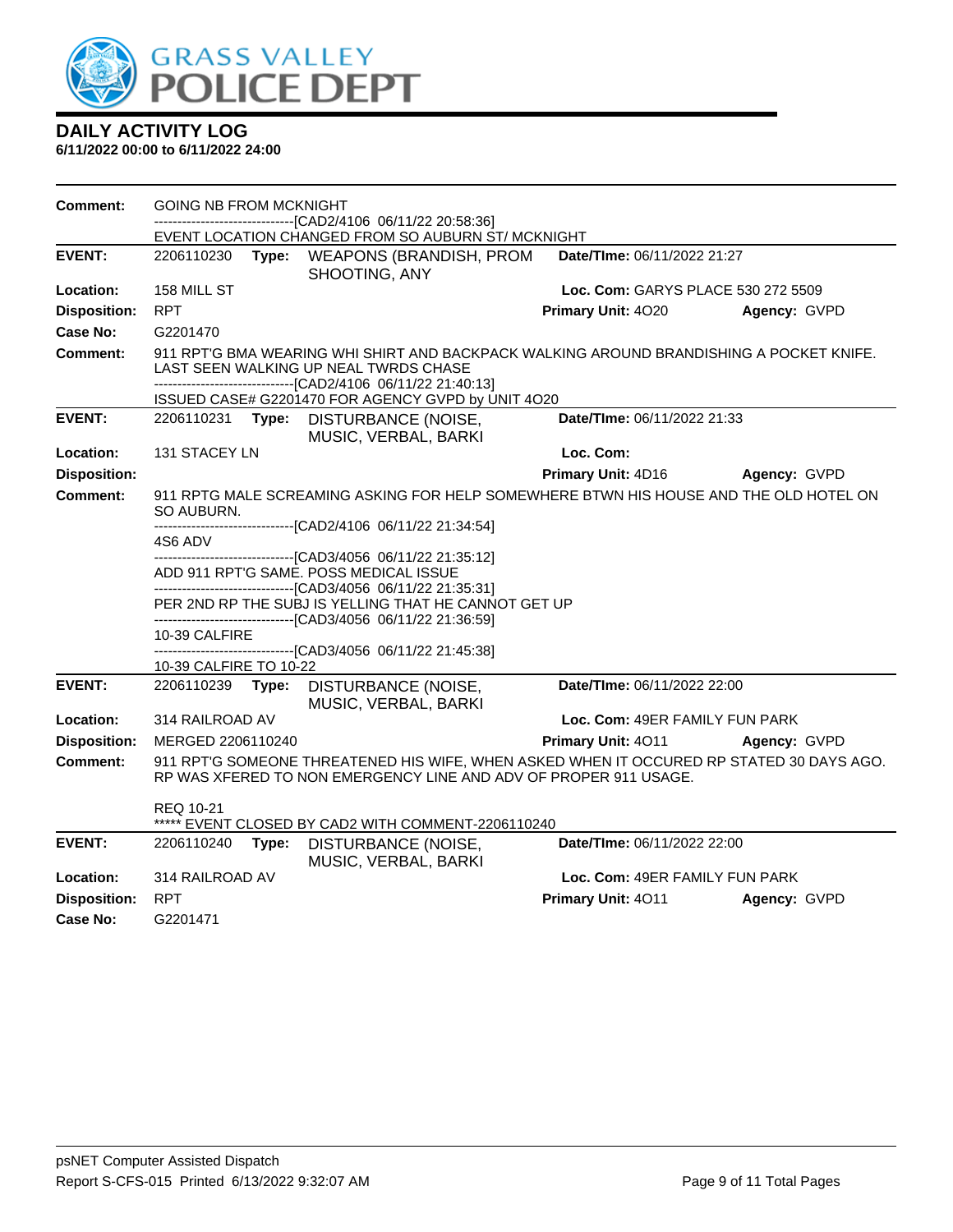

#### **6/11/2022 00:00 to 6/11/2022 24:00**

| <b>Comment:</b>                  |                                                 | 911 RPTG HER BOYFRIEND IS HBD CAUSING 415 NOT ALLOWING RP TO LEAVE WITH HER 2YOA CHILD.                                                     |                                                  |                     |
|----------------------------------|-------------------------------------------------|---------------------------------------------------------------------------------------------------------------------------------------------|--------------------------------------------------|---------------------|
|                                  |                                                 | ------------------------------[CAD1/4074_06/11/22_22:01:38]<br>RP ADV SHE IS LOCKED IN HER BRO 2013 HONDA CRV                               |                                                  |                     |
|                                  |                                                 | ------------------------------[CAD1/4074 06/11/22 22:02:04]<br>SU IS IN THE TRAILER ON THE PROPERTY BUT TOOK HER KEYS SO SHE COULDNT LEAVE. |                                                  |                     |
|                                  | MERGED 2206110239 TYPE: DIS                     | ------------------------------[MERGED CAD2/4106 06/11/2022 22:02:33]                                                                        |                                                  |                     |
|                                  | LOCATION: 314 RAILROAD AV                       |                                                                                                                                             |                                                  |                     |
|                                  | 49ER FAMILY FUN PARK                            | RP: NAME: CHARLES ALEXANDER PHONE: 8331690 (916)                                                                                            |                                                  |                     |
|                                  |                                                 | COMMENTS: 911 RPT'G SOMEONE THREATENED HIS WIFE, WHEN ASKED WHEN IT OCCURED RP STATED 30                                                    |                                                  |                     |
|                                  |                                                 | DAYS AGO. RP WAS XFERED TO NON EMERGENCY LINE AND ADV OF PROPER 911 USAGE.                                                                  |                                                  |                     |
|                                  | <b>REQ 10-21</b>                                | -------------------[CAD2/4106 06/11/22 22:27:52]                                                                                            |                                                  |                     |
|                                  |                                                 | ISSUED CASE# G2201471 FOR AGENCY GVPD by UNIT 4O11                                                                                          |                                                  |                     |
| <b>EVENT:</b><br>Location:       | 2206110244 Type: ALL OTHERS<br>193 GLENBROOK DR |                                                                                                                                             | Date/TIme: 06/11/2022 22:23<br>Loc. Com:         |                     |
| <b>Disposition:</b>              | <b>CBC</b>                                      |                                                                                                                                             | Primary Unit: 4D16                               | Agency: GVPD        |
| <b>Comment:</b>                  |                                                 | RP RWQ 10-21 REF A DRONE FLYING AROUND HER HOUSE                                                                                            |                                                  |                     |
|                                  |                                                 | ------------------------------[4D16/MDT 06/11/22 22:54]<br>RP CONCERNED THAT EX IS STALKING HER WITH HIS DRONE. INFO ONLY AT THIS TIME.     |                                                  |                     |
| <b>EVENT:</b>                    |                                                 | 2206110248 Type: DISTURBANCE (NOISE,                                                                                                        | Date/TIme: 06/11/2022 22:38                      |                     |
| Location:                        | <b>RACE ST/PINE ST</b>                          | MUSIC, VERBAL, BARKI                                                                                                                        | Loc. Com:                                        |                     |
| <b>Disposition:</b>              | CBC LOG FOR NOW WILL MONITERT                   |                                                                                                                                             | Primary Unit: 4011                               | Agency: GVPD        |
| <b>Comment:</b>                  |                                                 | RP RPT'G A LOUD PARTY WITH LIGHTS IN THE AREA                                                                                               |                                                  |                     |
| <b>EVENT:</b><br>Location:       | 341 RAILROAD AV                                 |                                                                                                                                             | Date/TIme: 06/11/2022 22:40<br>Loc. Com:         |                     |
| <b>Disposition:</b>              | <b>CBC</b>                                      |                                                                                                                                             | Primary Unit: 4011 Agency: GVPD                  |                     |
| <b>Comment:</b>                  | TO PRESS CHARGES                                | 911 REQ TO SPEAK WITH LE REF SU WHO THREATENED HIS LIFE. RP WANTS SU ARRESTED AND RP WANTS                                                  |                                                  |                     |
| <b>EVENT:</b>                    | 2206110251 Type:                                | DISTURBANCE (NOISE,<br>MUSIC, VERBAL, BARKI                                                                                                 | Date/TIme: 06/11/2022 22:46                      |                     |
| Location:                        | 235 SO CHURCH ST                                |                                                                                                                                             | Loc. Com:                                        |                     |
| <b>Disposition:</b>              | <b>UTL</b>                                      |                                                                                                                                             | Primary Unit: 4020                               | <b>Agency: GVPD</b> |
| Comment:                         | CHURCH.                                         | RP RPTG HEARING A LOT OF SCREAMING AND PROFANITIY FROM AN XRAY. POSS COMING FROM THE                                                        |                                                  |                     |
| <b>EVENT:</b>                    | 2206110256                                      | Type: SUBJECT STOP                                                                                                                          | Date/TIme: 06/11/2022 23:01                      |                     |
| Location:<br><b>Disposition:</b> | 996 PLAZA DR<br>CBC XRAY MOVING ALONG           |                                                                                                                                             | Loc. Com: MERCURY CLEANERS<br>Primary Unit: 4011 | Agency: GVPD        |
| <b>Comment:</b>                  | OW <sub>1</sub>                                 |                                                                                                                                             |                                                  |                     |
|                                  |                                                 | ------------------[CAD1/4074_06/11/22 23:01:42]                                                                                             |                                                  |                     |
| <b>EVENT:</b>                    | 2206110258                                      | EVENT LOCATION CHANGED FROM MERCURY CLEANERS<br>Type: DISTURBANCE (NOISE,                                                                   | Date/TIme: 06/11/2022 23:24                      |                     |
|                                  |                                                 | MUSIC, VERBAL, BARKI                                                                                                                        |                                                  |                     |
| Location:                        | 406 DALTON ST                                   |                                                                                                                                             | Loc. Com:                                        |                     |
| <b>Disposition:</b>              | <b>INF LOG IT</b>                               | 911 RPTG 3 J'S WALKING UP THE STREET SCREAMING. RP ADV THERE IS A PARTY GOING ON ON SO                                                      | Primary Unit: 4020                               | Agency: GVPD        |
| <b>Comment:</b>                  | SCHOOL ST.                                      |                                                                                                                                             |                                                  |                     |
| <b>EVENT:</b>                    | 2206110262<br>Type:                             | THEFT (GRAND, PETTY, FROM<br><b>MERCHANT)</b>                                                                                               | Date/TIme: 06/11/2022 23:47                      |                     |
| Location:                        | 244 DORSEY DR                                   |                                                                                                                                             | Loc. Com:                                        |                     |

psNET Computer Assisted Dispatch Report S-CFS-015 Printed 6/13/2022 9:32:07 AM Page 10 of 11 Total Pages